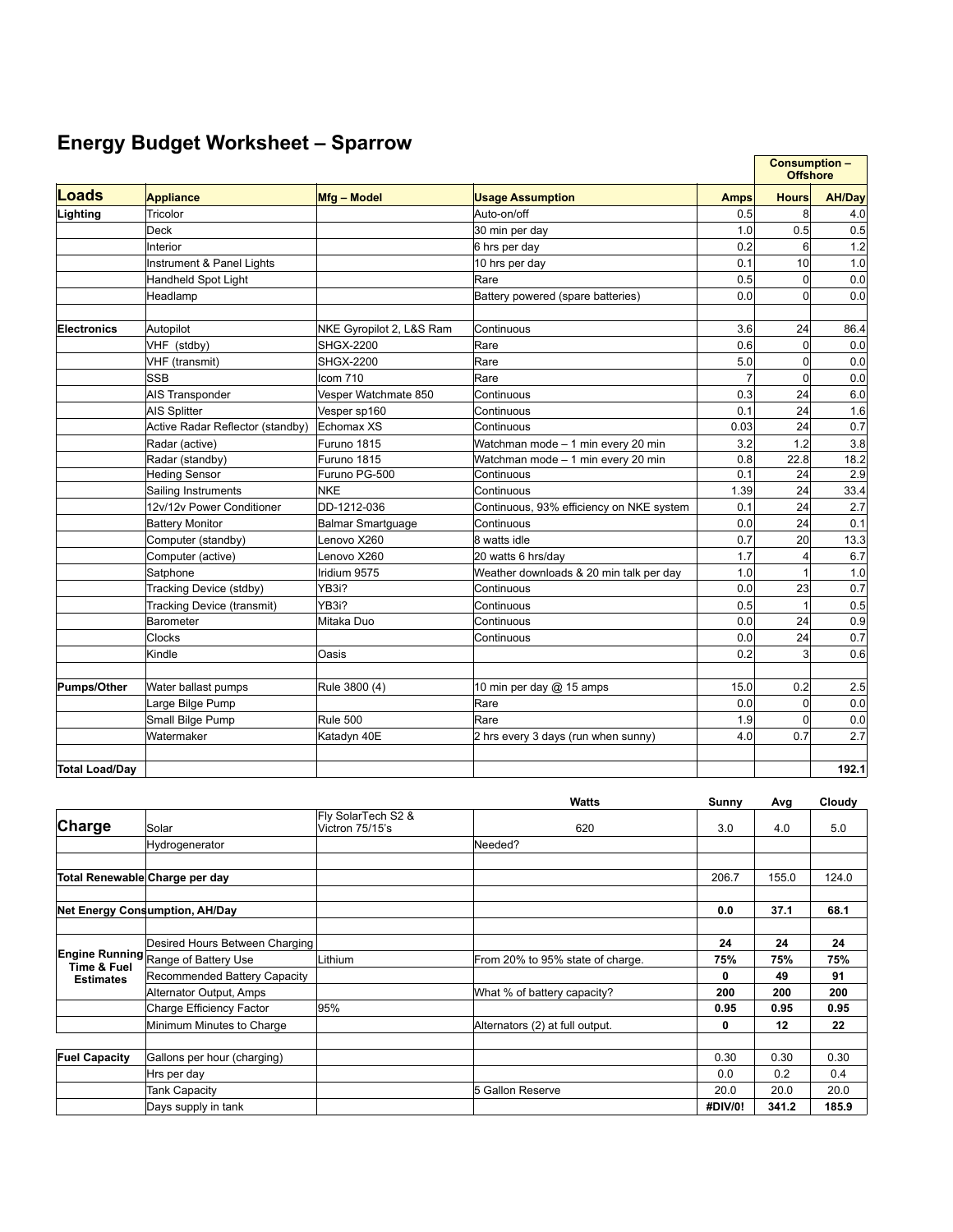## **NKE Instrument Loads**

|                           | Hrs/Day | Amps |       |
|---------------------------|---------|------|-------|
| Multigraphic - Standby    |         | 8    | 0.091 |
| Multigraphic - Day        |         | 12   | 0.14  |
| Mutligraphic - Night      |         | 4    | 0.11  |
| Multigraphic - Average    |         | 24   | 0.356 |
| <b>GPS Antenna</b>        |         | 24   | 0.6   |
| Speed/Log/Depth Interface |         |      | 0.06  |
| Regatta Compass           |         |      | 0.2   |
| Wifi Box                  |         |      | 0.05  |
| Gyropilot                 |         |      | 0.05  |
| Remote Receiver           |         |      | 0.05  |
| Carbowind                 |         |      | 0.025 |
|                           |         |      | 1.391 |